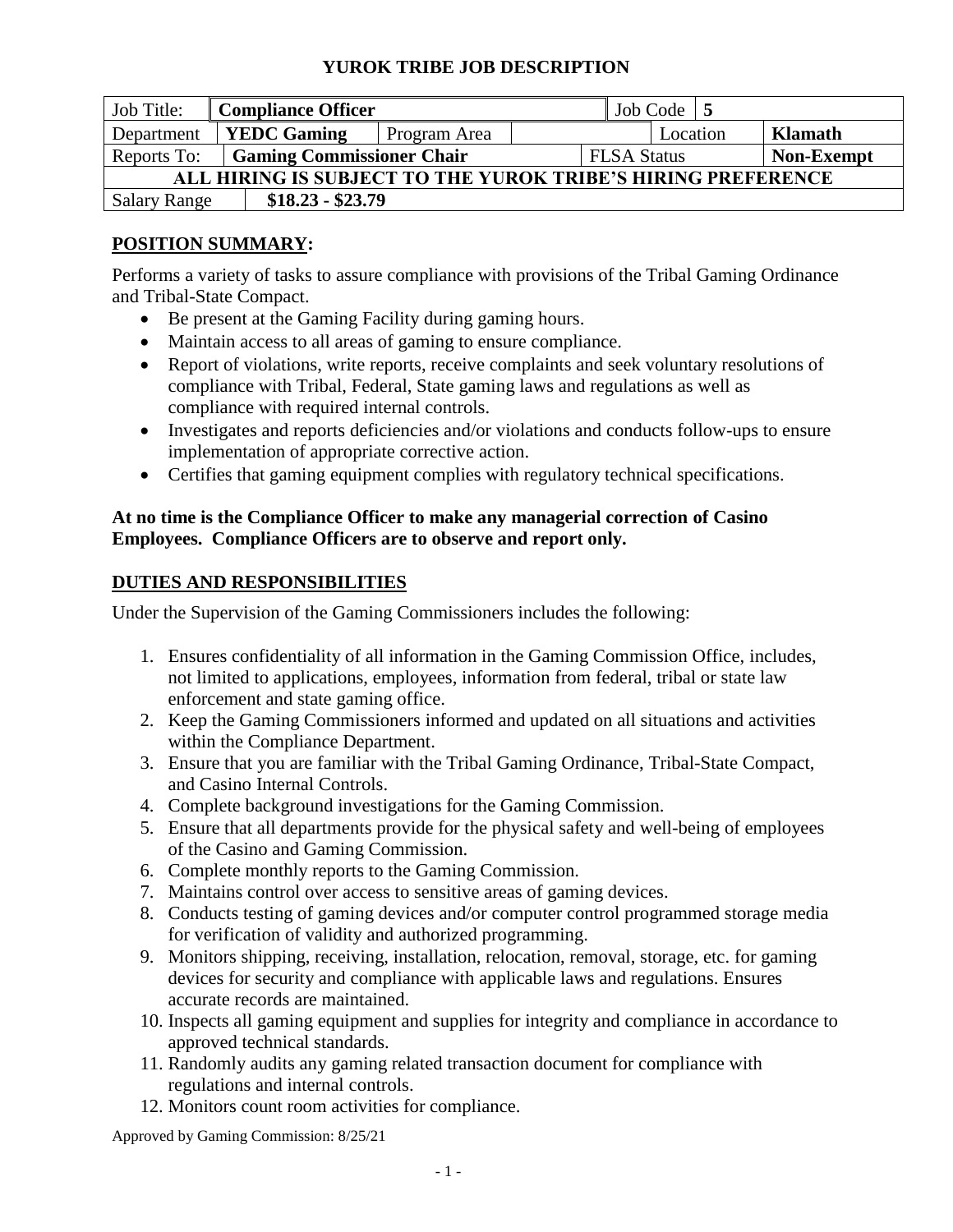- 13. Writes reports and conducts necessary follow up investigations on reported or observed violations or deficiencies.
- 14. Works closely with Gaming Commission Surveillance personnel as well as appropriate casino personnel in fulfilling responsibilities when assigned by the Gaming Commission.
- 15. May occasionally work with outside regulatory or law enforcement officials as approved and necessary.
- 16. Inspects and monitors facility compliance with all environmental, health and safety regulatory requirements.
- 17. A working knowledge capable of operating testing equipment for all components of electronic devices.
- 18. Presents testimony on patron disputes to the Gaming Commission.
- 19. Must provide a professional example to others.
- 20. Investigate actual or suspected health and safety hazards and works with Casino Management to correct the hazards.
- 21. Any other duties as assigned by the Gaming Commissioners
- 22. At no time is the Compliance Officers to make any managerial correction of Casino Employees.

# **MINIMUM QUALIFICATIONS:**

To perform this job, an individual must be able to perform each essential duty satisfactorily. The requirements listed below are representative of the knowledge, skills, and/or ability required:

- Effective written and verbal communication skills;
- Self-motivated and capable of sound judgment;
- Willing to learn all aspects of gaming activity;
- Learn and understand the regulatory functions of the Commission and the purpose of regulating;
- Ability to understand, follow and explain regulations and policy pertaining to investigations and compliance;
- Ability to participate in gaming related seminars and/or workshops;
- Ability to handle confidential information and material;
- Able to work independently;
- Able to organize workload in order to meet deadlines time management;
- Able to stand and walk for long periods of time;
- Working knowledge of Microsoft Office;
- Ability to be a team player; and,
- Ability to adapt in a fast moving and multi-faceted work environment.

## **SUPERVISORY RESPONSIBILITIES:**

Oversight of the Surveillance employees who "Observe and Report" only. At no time is the Compliance Officer to make any managerial correction of Casino Employees.

## **EDUCATION/EXPERIENCE:**

Must have High School Diploma or high school equivalency diploma is required to fill this position. An Associate Degree or equivalent of at least 60 units of college is preferred but not

Approved by Gaming Commission: 8/25/21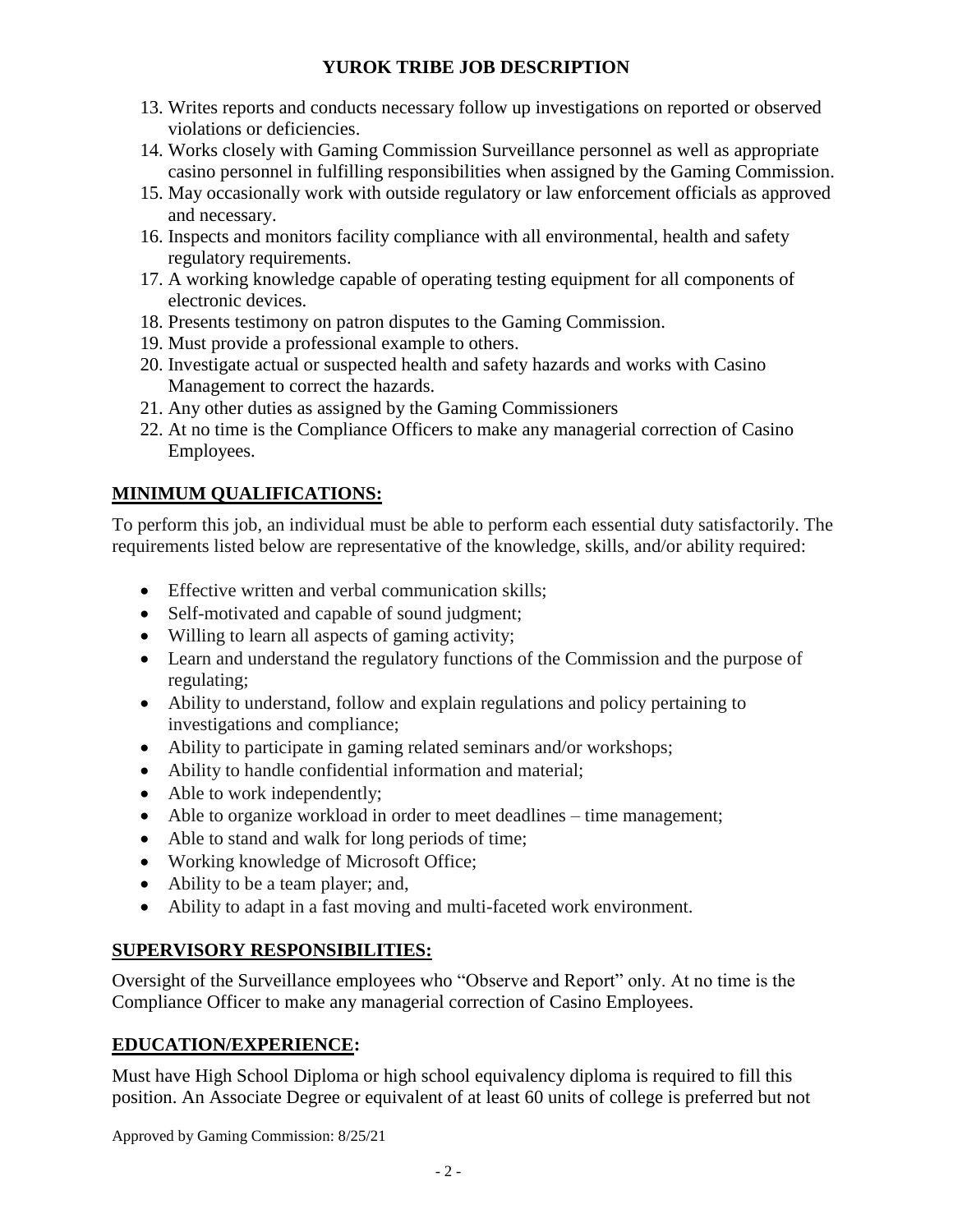required. Gaming Commission, auditing, regulatory compliance, or inspector experience is preferred but not required. Training is available.

## **ETHICAL BEHAVIOR**

Behaving honestly at all times. Treating persons in a humane manner regardless of the situation. Treating persons from all racial and ethnic backgrounds in a fair and equal manner. Refusing to accept or solicit gratuities. Giving honest testimony in employee review boards or court. Obeying the regulations, rules, controls, and department policies. Must use fair and legal procedures when making decisions and writing an infraction. Behaving politely and exhibiting good manners. Making an effort to be efficient in all efforts of Gaming Commission duties. Honoring confidential information. Respecting privileged communication. Properly caring for Gaming Commission, Casino and Public Property. Being at your appointed place of duty at the appointed time.

## **LANGUAGE SKILLS**

Ability to read, analyze, and interpret general business periodicals, professional journals, technical procedures, and governmental regulations. Ability to write reports. Must be able to effectively present information and respond to questions from groups of managers, clients, customers, and the general public.

#### **MATHEMATICAL SKILLS**

Must be able to apply concepts such as fractions, percentages, ratios, and proportions to practical situations.

## **REASONING ABILITY**

Ability to define problems collect data, establish facts, and draw valid conclusions. Must have the ability to interpret extensive variety of technical instructions in mathematical or diagram form and deal with several abstract and concrete variables. While performing the duties of this job, the employee is frequently required to stand or walk, and use hands to finger, handle or feel. The employee is occasionally required to sit, reach with hands and arms, climb or balance, stoop, kneel, crouch or crawl, talk and hear.

## **PHYSICAL DEMANDS**

The physical demands described here are representative of those that must be met by an employee to successfully perform the essential functions. While performing the duties of this job, the employee is required to speak and listen. The employee frequently is required to stand and walk. The employee is occasionally required to sit; use hands and fingers to feel objects, tools or controls, which will require the ability to reach out with upper appendages. The employee must occasionally lift and/or move up to 10 pounds. Specific vision abilities required by this job include ability to adjust focus.

## **WORK ENVIRONMENT**

Compliance Officers are expected to work days and hours outside the normal workweek. Reasonable accommodations may be made to enable individuals with disabilities to perform the essential functions. While performing the duties of this job, the employee is regularly exposed to

Approved by Gaming Commission: 8/25/21